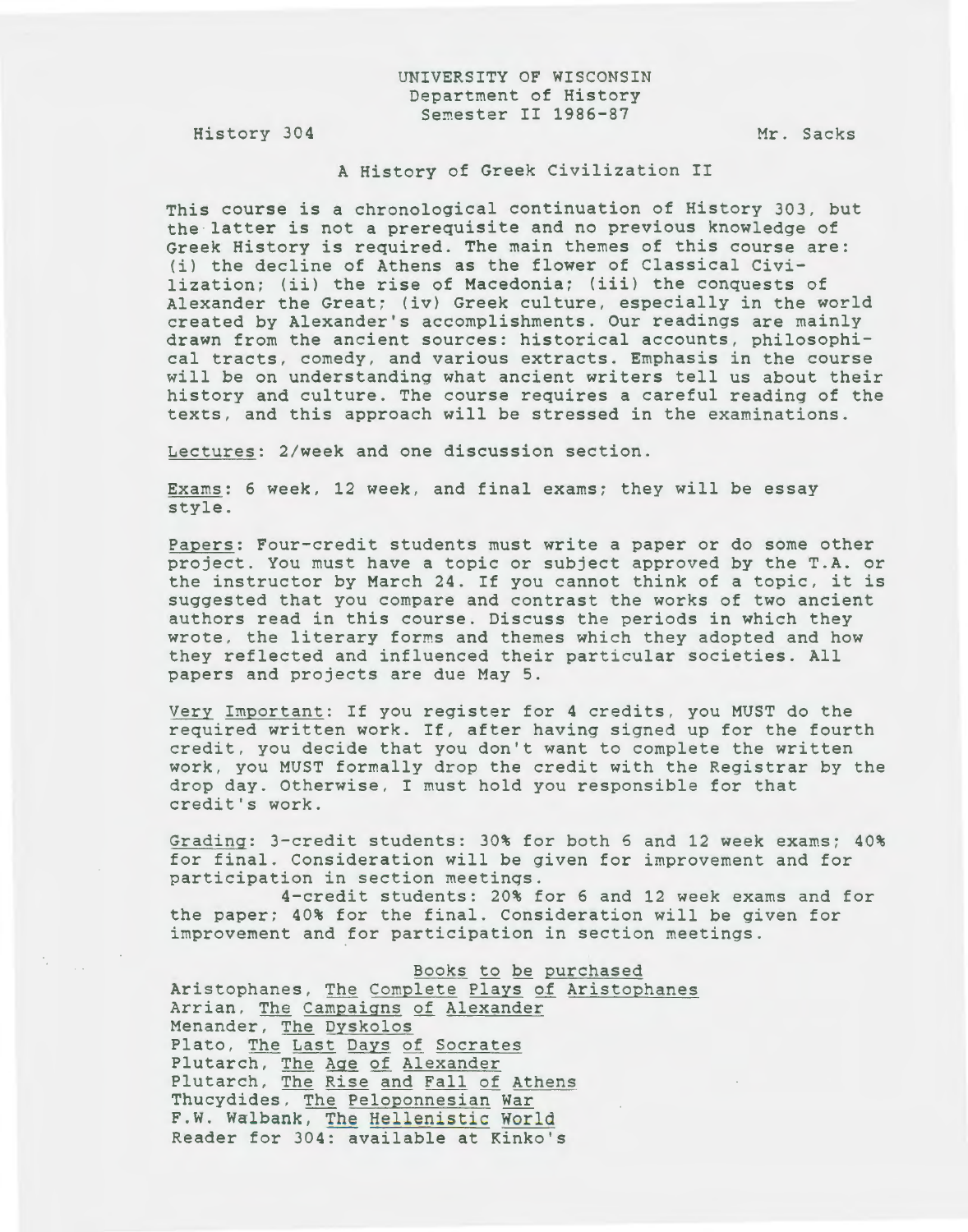## $- 2 -$

## Lectures

- Jan. 20: Introduction and Geographical Background
- Jan. 22: The Greek World to 432 Thucydides I, chapters 1-23, 89-117
- Jan. 27: The Peloponnesian War: Archidamus' War, 431-421 Thucydides IV 1-41; V 1-24
- Jan. 29: The Peloponnesian War: Folly and Disaster, 415-403 Thucydides VI 1-32; VII 42-87 Plutarch, Alcibiades, 24-39 Plutarch, Lysander, 1-15
- Feb. 3: Social Changes during the Peloponnesian War Thucydides VI 16 Plutarch Cimon 10, 17
- Feb. 5: The Welfare State Aristophanes, The Congresswomen Reader, 1-17
- Feb. 10: Trial of Socrates Aristophenes, The Clouds Plato, The Apology
- Feb. 12: Platonic Philosophy Plato, The Phaedo
- Feb. 17: Short-lived Empires: Sparta and Thebes Plutarch, Lysander 16-30 Reader, 18-32
- Feb. 19: Rise of Philip II of Macedon Plutarch, Demosthenes 3-16 Reader, 33-37
- Feb. 24: The Victory of Philip Plutarch, Demosthenes 17-22 Reader, 38-46

Feb. 26: EXAMINATION on all the above

- March 3, 5, 10, 12, 24: Alexander the Great Plutarch, Alexander Plutarch, Demosthenes 23-31 Arrian, Anabasis Walbank, 29-45
- March 26: Sicily Plutarch, Dion Plutarch, Timoleon
- March 31: Women in Classical Greece Aristophanes, The Congresswomen Reader, 47-69